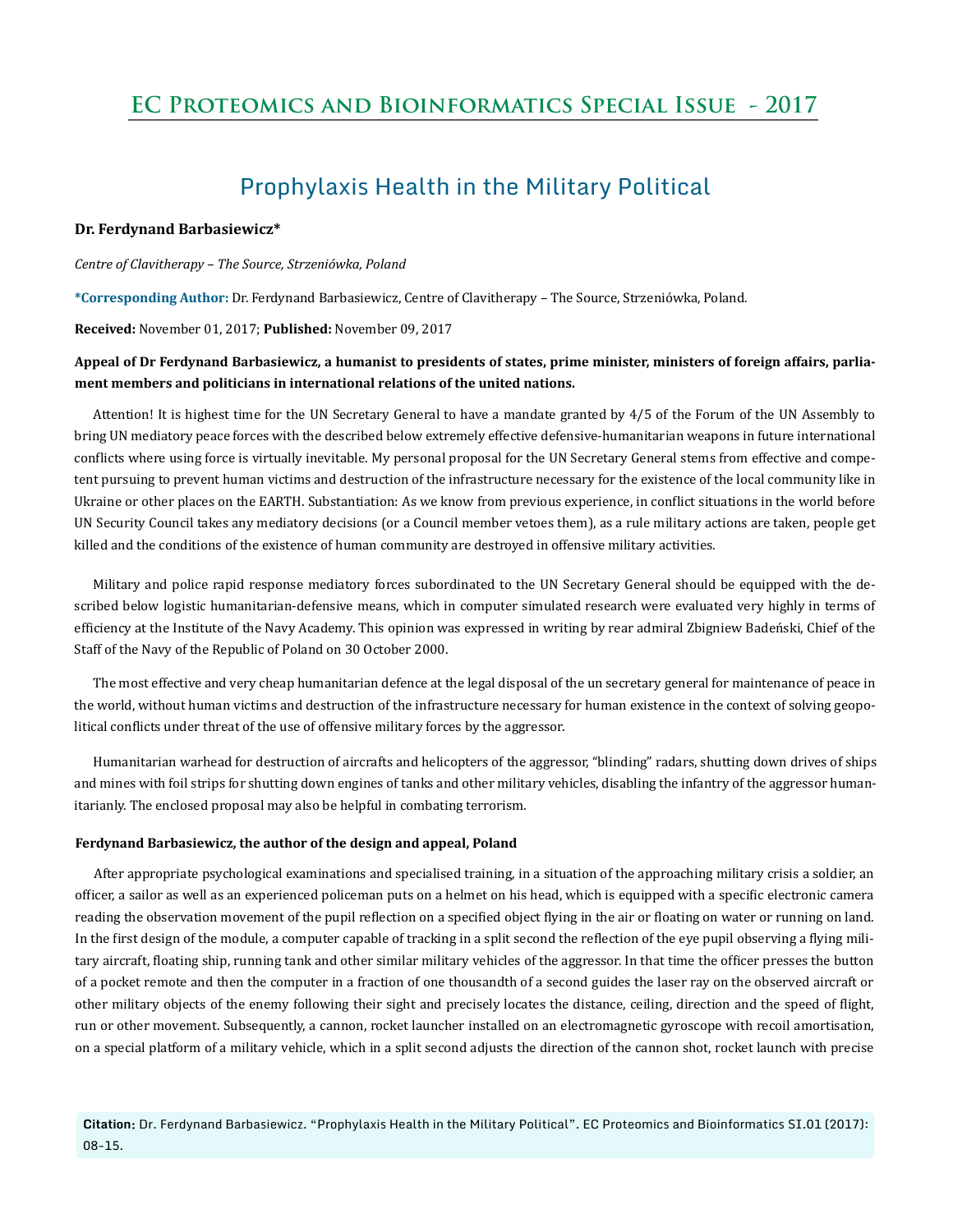programming of the electronic firing in the missile or rocket head is ahead of the explosion at 2 - 3 km before the enemy military aircraft flying in the air, which is to be destroyed in 2 seconds. When the missile or rocket head explodes at 2 km precisely in the flight course of the enemy aircraft a round cloud of densely scattered foil strips of precisely defined chemical composition is formed. Such a cloud is 200 meters in diameter and the enemy aircraft will inevitably enter it. A pilot of the enemy aircraft is given 2 seconds to activate the ejector seat and leave the machine. In a similar manner crewless military aircrafts and military helicopters of the aggressor are destroyed. A similar effect is achieved by a missile fired from a cannon or a rocket, which bursts just above the deck of an approaching warship or just before an approaching vehicle, where strips of foil of precisely defined chemical composition will be effectively sucked with the air and will thoroughly stick the air filters of the engines of the above mentioned vehicles for a precisely pre-planned period. Similarly, foil strips stick radars leaving the military equipment of the enemy useless, e.g for one hour or longer. Small arms, a rifle steered by a soldier with a laser meter, with a basal grenade with foil strips receives the bearing of the object for shutting down its engine by sticking its filters and blinding radar or disabling the infantry of the aggressor.

In a missile or rocket head in a few thousands of a second a program gets activated in an electronic fuse of the missile in a manner that causes the explosion at 2 - 3 km before a plane or at a smaller distance as required before the aggressor's other moving object. When the missile head reaches the correct position at an appropriate distance before an aircraft or other object a programmed explosion of the head takes place, which scatters very thin and multiple strips of foil of precisely defined chemical composition for a military aircraft in 100 meter radius. The foil strips set fire on and destroy the engines of the plane being in the air. Foil strips for destruction of the drives on the enemy aircrafts in the form of thick spherical cloud stay in the air for one minute only and next they utilise themselves and vanish. A pilot from the enemy aircraft gets absolute 2 seconds for activating the ejector seat and leaving the plane. A second simple electronic system installed similarly in a helmet or on a crewless plane simultaneously works on detecting a strong emission of very high temperature fume infrared emitted by aircrafts, helicopters and rockets during a flight on cloudy days, at night, in fog, etc. The computer uses laser to evaluate in a fraction of one thousandth of a second the ceiling, distance, direction and speed of the flight. At the same time the computer defines the trajectory of outrunning the flight direction for a missile/rocket with a humanitarian warhead, which after being launched bursts at 2 - 3 kilometres before the enemy's multi-task plane both in the line and in the flight direction forming a cloud of 200 metre diameter (in the shape of the so called fireworks), into which in 2 - 3 seconds the aircraft will inevitably fall and in a split second it's turbines, jest engines will be destroyed and the plane is bound to fall down to the earth.

I also have a very effective system of destroying any missiles of short, middle and long range, which at a very high speed and friction in the air resistance maintain critically high temperature of the rocket coating. And if we add to the enemy's rocket surface strips of foil of specified chemical composition, in a few seconds the temperature of the rocket coating will increase significantly and cause an earlier explosion of the fuel supply. Then the rocket will not reach its target as it will be effectively destroyed and it will fall down. Seven charges of foil strips launched from one head of a defensive rocket end up as planned in the line of the direction of the enemy rocket, into which in a fraction of one thousandth of a second the enemy rocket will inevitably fall. And the chemical composition of foil strips with addition of ferrite will result in their multiple sticking to the external coating of the rocket. Subsequently, as a result of friction with the air foil strips will catch fire and rapidly increase the temperature of the substance of the rocket drive until explosion of the fuel supply. It is possible for a second rocket to extend the heating of the fuel supply casing on the enemy rocket. Note! An appropriate program electronic regulation of the defensive head ignition takes place with reference to shutting down the drives of any other vehicles in motion on water and land by sticking their air filters with foil strips. Just imagine the German attack of Schleswig-Holstein battleship of 1 September 1939 on the Polish Military Base Westerplatte, when an explosion of one head of a missile with foil strips would have been enough aboard that battleship. Powerful engines of the German warship generating electricity, which affects the efficiency of steering cannons, torpedoes and radars on board, would suddenly have shut down the drive of the battleship. Total immobility of all the devices would have followed including the radars getting blinded. In such circumstances the subsequent missiles from Westerplatte would have easily maintained the engines and radars of the enemy battleship motionless. In a similar manner and without much effort it would have been possible to destroy the German aircrafts, which in the Second World War used to fly at much lower altitudes than now as well as all the military vehicles of the enemy on land and water. Foil strips can blind the most modern radars, which in their working activity have a positive

**Citation:** Dr. Ferdynand Barbasiewicz. "Prophylaxis Health in the Military Political". EC Proteomics and Bioinformatics SI.01 (2017): 08-15.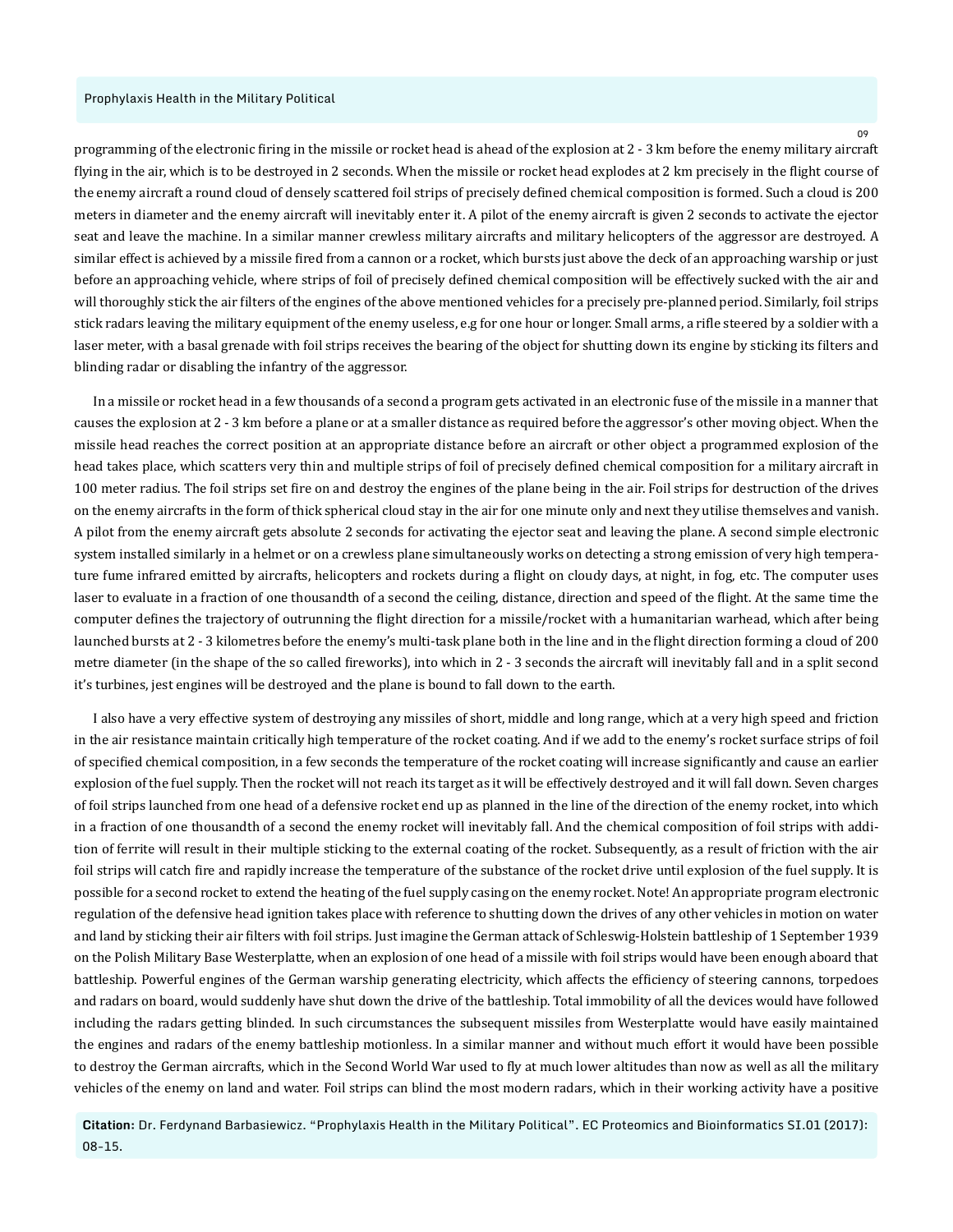ionisation whereas in case of foil strips it is negative. Foil strips can disappear in any pre-programmed time, for example from 10, 100 and more minutes.

Why did I call this head humanitarian? Because I am a humanist by nature and education. I give the pilot 2 seconds for using an ejector seat and leaving the plane, which is inevitably bound to be destroyed or as is the case with the enemy military helicopter in motion or other objects in motion, also on land or on water.

Dear political decision makers, in crisis and even military activities killing people, the enemy troops and destruction of the infrastructure of human existence is the greatest calamity of the XXI<sup>st</sup> century. Please, respect, protect when the case may be lives of all people, including future POWs in military action, who as a rule are victims of stupidity and lack of competence of politicians due to the lack of psychological selection of the staff and appropriate tenders as well as inappropriate preparation in unsuccessful peace negotiations. And as a consequence of their incompetence in the critical moment they pass their decisions to emotionally desperate military commanders, who are suddenly burdened with liability for maintaining security in a badly equipped and trained army.

As far as neutralisation of the enemy infantry or terrorists is concerned foil strips can be enriched with disabling or soporific neuroparalyser depending on the conditions in which the enemy soldiers or terrorists with hostages can be found. Neuroparalysers act so quickly that a troop will not be able to put on a gas mask and will be unconscious, dormant up to 2 minutes(?). Moreover, you can plant humanitarian mines in the threatened border zone for shutting down engines of the enemy military vehicles and even clothes and footwear of the enemy troops or terrorists being passed over in a split second, which will also captivate them considerably limiting movement efficiency for a pre-programmed time. Please, imagine the current situation in south-eastern Ukraine or in Syria, Iraq and many other states, where unpunished organised terrorists run military actions. – A separate operational development remains to be made on the problem of the tactics in terms of reaction of the land and sea forces for taking over the disabled enemy troops, terrorists and their equipment.

There is also an issue of the enemy artillery, which can be solved by early identification of the enemy positions and appropriate firing with humanitarian warheads. An attack of the enemy artillery can be survived also by building fortified permanent and mobile defence positions for own artillery in the border zone and in connection with a possibility of making use of humanitarian warheads against the staff operating the enemy cannons or missile launchers.

I suggest propagating and giving publicity to this appeal and letter effectively enough for all states of the world to make use of "Humanitarian warhead", which is very efficient and very cheap. It would eventually put an end to military actions against other states. End of barbarian destruction, bombardment of what man has created and so has the NATURE. "…taking care of the existence conditions in agreement with the universal wisdom of NATURE, let us respect any gift of life and be happy also with happiness of others", - the author's life motto.

The money saved on liquidation of the traditional and current weapons should be used for implementation of the projects described in my e-book: Eden XXI Wieku (Eden of the  $21<sup>st</sup>$  century). More information can be found on: www.klawiterapia.com

I present my compliments and give best regards - Ferdynand Barbasiewicz, the author of designs, also of vehicles flying on waves at the speed of 700 - 800 km/h, which in computer simulated research were evaluated very highly by the Institute of the Navy Academy. This opinion was expressed in writing by rear admiral Zbigniew Badeński, Chief of the Staff of the Navy of the Republic of Poland on 30 October 2000.

Vehicles flying on waves do not require airports and they should gradually eliminate the passenger air transport overseas and oceans. Also read in …Eden on extraordinary tunnel transportation and rate other projects.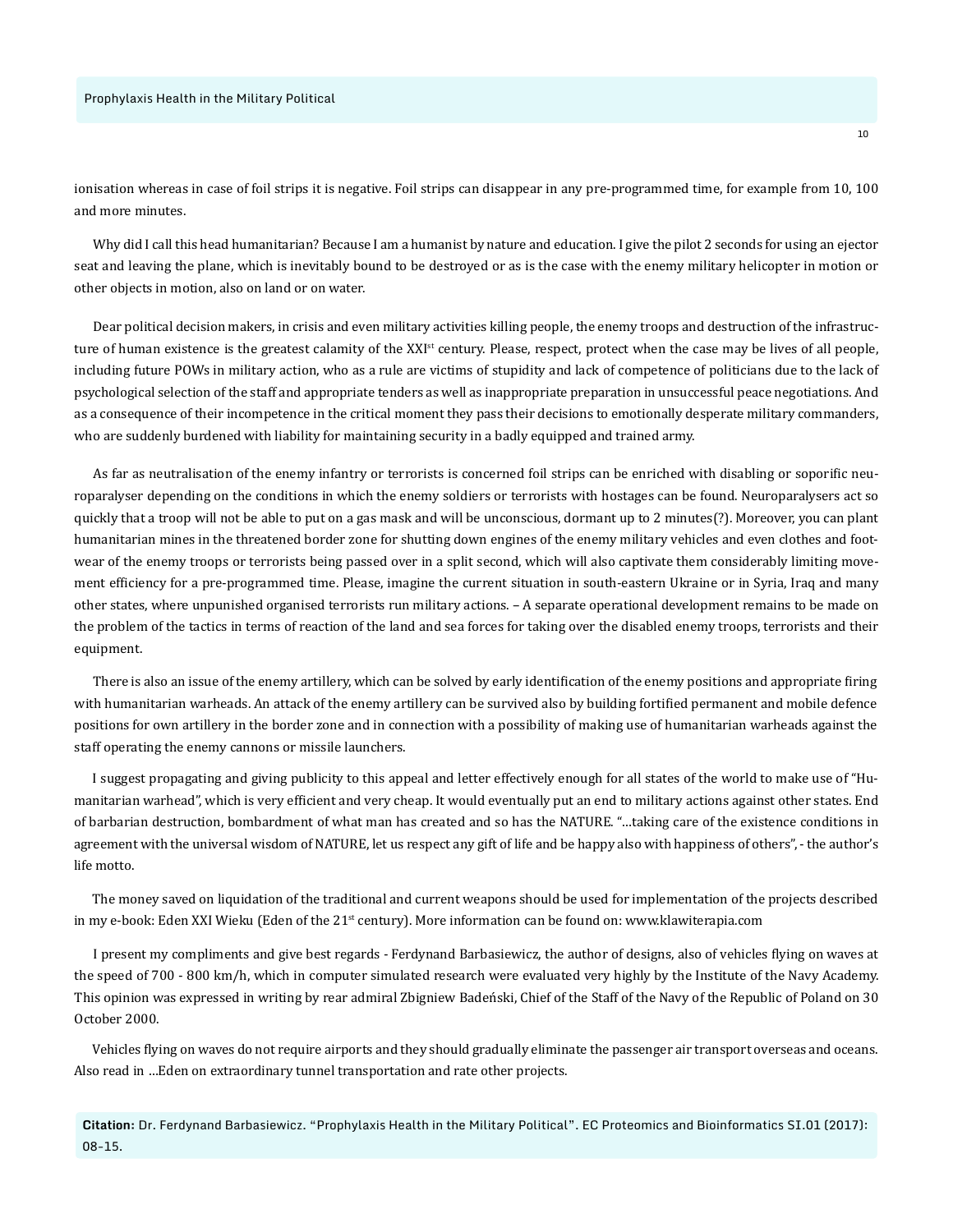Vehicle Flying on Waves, Polish designs, prototypes to be made in our country.

Due to high travelling speed of 700 km/h large vehicles flying on waves "Bazamat" and "Córa" can be of unique use in sea/ocean lifesaving.

A large vehicle flying on waves "Bazamat" will thanks to its travelling speed eliminate in the future air and water transport overseas/ oceans; it does not require airports or sea ports and it can be afloat even on larger rivers and land … even on the beach. "Bazamat" may accommodate as many as 5.000 passengers with large luggage, who will be travelling in luxurious conditions at the same time as in air transport.

A large vehicle flying on waves "Bazamat" thanks to its travelling speed overseas/oceans can be a phenomenal offensive/defensive aircraft carrier. Read and see more on the web site: www.klawiterapia.com/bazamat

# **Ferdynand Barbasiewicz, The author**

On 23 August 2000 I had the pleasure to submit in person to admiral Ryszard Łukasik, the Commander of the Navy of the Republic of Poland an inventor's design along with technical documentation of a "vehicle flying on waves". To be more precise, I submitted a few variants of vehicles of various size for initial evaluation in terms of merits and logistics. On 30 October 2000 I received a reply from the Headquarters of the Navy in writing, which among others states that "...a concept of a vehicle flying on waves being a vision of an ideal tool of modern combat strategy is interesting and the implementation aspect cannot be ruled out in distant future". Only the largest, offensive vehicle was evaluated - with the conclusion that such huge vehicles can be of interest only to our NATO allies (US Navy, Royal Navy and the French Navy) having strategic and defensive fleets. According to my identification and opinion the Navy of the Republic of Poland should first and foremost get interested in smaller variants ("Córa", universal and scooter) for defensive purposes, which among others are equipped with modern armament systems. The estimated price of fully equipped "Córa" will be equal to the estimated market value of three multi-task military aircrafts whereas the defensive merits of "Córa" in water and land conditions are many times as effective as three multi-task military aircrafts. "Córa" has aboard 3 helicopters, 4 universal water and land vehicles with combat force higher than latest tanks. Aboard each universal vehicle there are 4 two-person water and land scooters (in total 16 universal vehicles) constituting very efficient sea infantry. The estimated price of an equipped universal vehicle (scooters and other weapons, humanitarian warheads, etc.) falls within the value of 260 million dollars. Universal vehicles are much cheaper than modern tanks and their logistic, tactical, manoeuvre and fighting capacity is uncompetitive. Besides, "Córa" has: 3 tactical missile launchers, also with humanitarian warheads for very effective destruction of the drives of aircrafts, helicopters, rockets and shutting down drives of any military vehicle on land and water. Apart from that the equipment includes torpedo and depth charge launchers and other weapons. "Córa" universal and scooter is capable of moving up to 20 meters under water. They have superb camouflage opportunities both on and under water, sonars, underwater surveillance, radars and satellite navigation. "Córa" has extraordinary manoeuvre capacity as well as travelling speed reaching in favourable navigation conditions even 700 km/h. It can land by the shore, on the beach. It does not require the service of expensive airports or sea ports. It can run combat activity from rivers in inland conditions. Large vehicles "Baza-mat", "Córa", universal vehicles and scooters are unsinkable as their platforms are in 4/5 filled with foamed polystyrene in multiple chambers (like a honeycomb) and in layers with special quality mineral wool instead of armour. Moreover, "Baza-mat", "Córa", universal vehicles and scooters are compatible in tactical and defensive as well as strategic and offensive water and water and land activity with other formations. After neutralisation of enemy water units and military vehicles on land with a humanitarian warhead the above mentioned vehicles are capable of performing an effective "boarding" on units whose engines and radars have been shut down for a specified time by means of a humanitarian warhead and the crew on board has been "blinded" for a short time and whose external orientation has been lost. The defensive problems constituting the essence of the National Military Forces were omitted, however, the above mentioned vehicles are exceptionally favourable in defensive application in every respect. It was also stated that the Departments of the Navy Headquarters do not do research in terms of primary research on new (not used anywhere else) combat devices as well as their carriers." I was also informed who deals with such research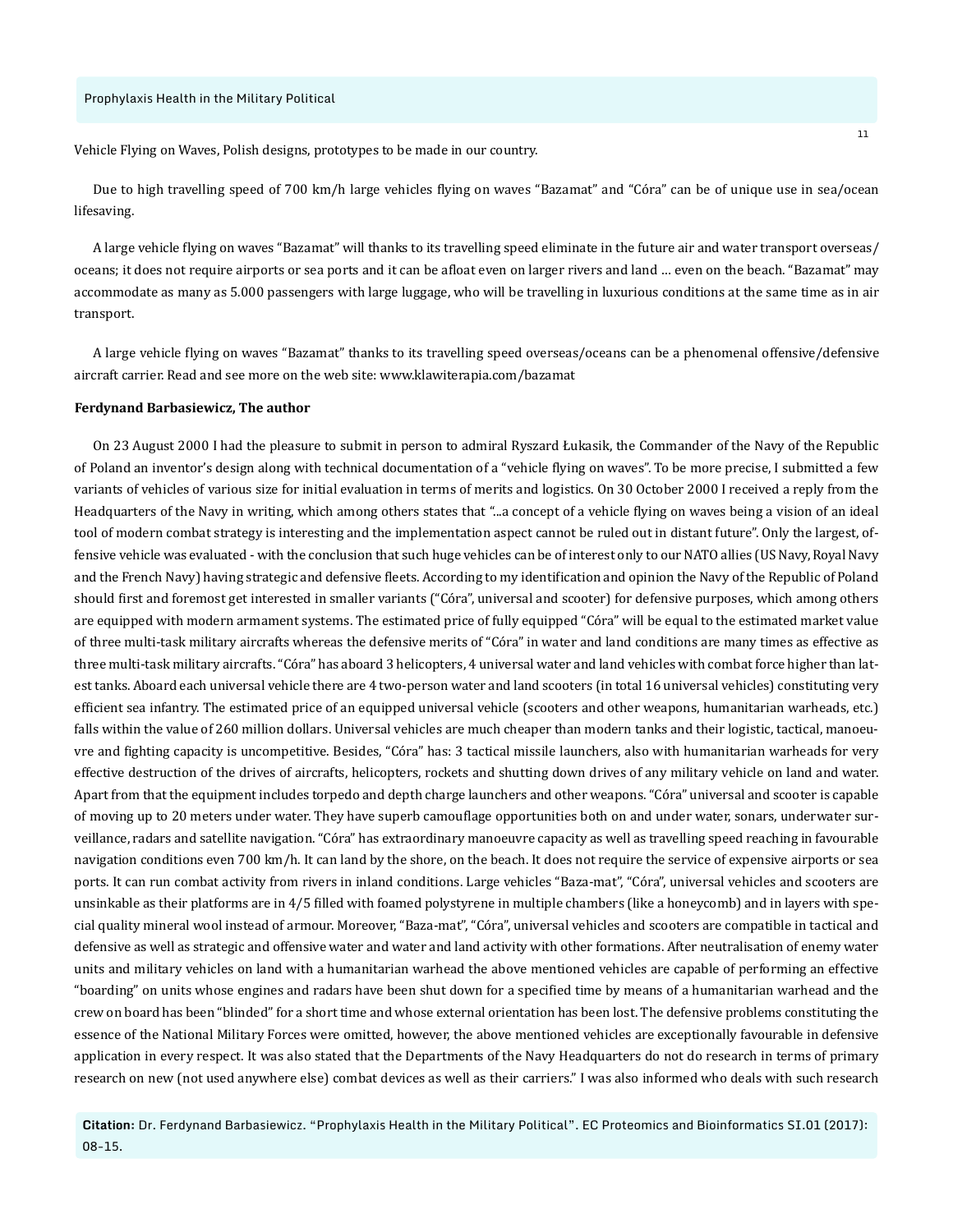and where to send correspondence in this case. It was stated that a decision on research and implementation can only be taken by the Minister of National Defence. The reply was signed by rear admiral Zbigniew Badeński – the Chief of the Staff of the Navy of the Republic of Poland. – Of course, as recommended I sent the same letters along with technical documentation by electronic mail to: the Minister of National Defence, the Chief of the Staff of the Polish Army, shipyards in Gdynia and Szczecin, the Centre of Warship Construction in Gdańsk, the Commission of the National Defence in the Sejm [lower house of the Polish Parliament], the Aviation Institute in Warsaw and as recommended by the Headquarters of the Navy to the NATO allied fleets: US Navy, Royal Navy and the Navy of France. In reply I received cordial thanks in writing.

It is worth underlying that a large vehicle flying on waves "Bazamat" can successfully replace air transport overseas and oceans as it reaches travelling speed of even 700 km/h. "Bazamat" does not require airports, it can land even … on the beach and can accommodate as many as 5.000 passengers with large luggage – More information can be found on the web sites: www.klawiterapia.com/bazamat and www.klawiterapia.com/dyskpo.

Best regards – Ferdynand Barbasiewicz, colonel, retired. – Author: Molecular method biocybernetic clavitherapy, non-invasive, and e-book: Eden XXI Century.

Bezpieczeństwo w lotnictwie.

Ferdynand Barbasiewicz, autor projektu.

Safe, automatic landing in unfavorable weather conditions (dense fog, intense rain or snow, etc.) using three successive triangles with infrared transmitters at their apex installed horizontally in the landing strip before the actual landing. At the right distance one after the other, with the gradually decreasing base of the triangle with respect to the lateral arms of the triangle.

The first triangle has 1/3 the longer side arms between the infrared transmitters from the base, but if the tower guided a specific type of aircraft in a strictly defined space to take the landing algorithm. This is then the first triangle read out by the analog machine camera as an equilateral triangle. This information confirms that a specific type of aircraft is in the right space and in the proper landing approach, and that the onboard computer is automatically guided to a second triangle whose arms are halfway long and the analog machine reads as an equilateral triangle at a certain appropriate spatial moment.

WARNING! If the second triangle for some reason is not correctly read, the plane interrupts the automatic landing, executes the circle and is guided again by the faith to repeat the input algorithm into the proper space to read the first triangle as an equilateral, etc., where it again executes the automatic landing algorithm. This situation confirms that the automatic process of bringing the aircraft to land is being carried out properly. Then the camera sees the third equilateral triangle with the base 1/3 of the length relative to the side arms, then the chassis wheels are relatively close to the landing plate. Conversely, if the third triangle is correctly received as an equilateral and there are no contraindications, then the algorithm with the automatic landing network operates according to the program. After a short while, the aircraft softly touches the wheels in a well-defined position in the landing axis of the landing belt, where further braking and steering to the left and right are also automatically controlled by appropriate radiation from the cobalt capsules, which are mounted every 3 meters, 2 cm below the surface. plate, precisely guiding the machine to the stop, stop. Warning! Radiation radiation is below the harmful upper limit defined by Radiation Protection and practically no physical agents (snow, fog, rain, mud, electromagnetic waves, lightning) can not interfere with radioactivity and vehicle control is many times more precise than that of an experienced aircraft master or driver.

A four-jet automatic landing platform capable of taking on board, a specific self-adjusting bearing for each type of aircraft, the heaviest aircraft with a damaged landing gear, damaged engine or other catastrophic crash during self-landing. For example, the captain controls a plane with a broken landing gear when he intends to approach the landing at the airport where the platform is. Presses in the cockpit in a timely manner one button in the cockpit, which switches on the jet engines and takes full automatic control of the platform for a specific type of aircraft, which, as the familiar "CURVE" follows, automatically sets its "bed" to automatically accept a certain type of aircraft and If there is a risk of fire, it may automatically activate effective fire extinguishers located in appropriate places in the bed on which the aircraft has sat. The plane that automatically landed on the rescue platform can also be automatically brought in (the cobalt

**Citation:** Dr. Ferdynand Barbasiewicz. "Prophylaxis Health in the Military Political". EC Proteomics and Bioinformatics SI.01 (2017): 08-15.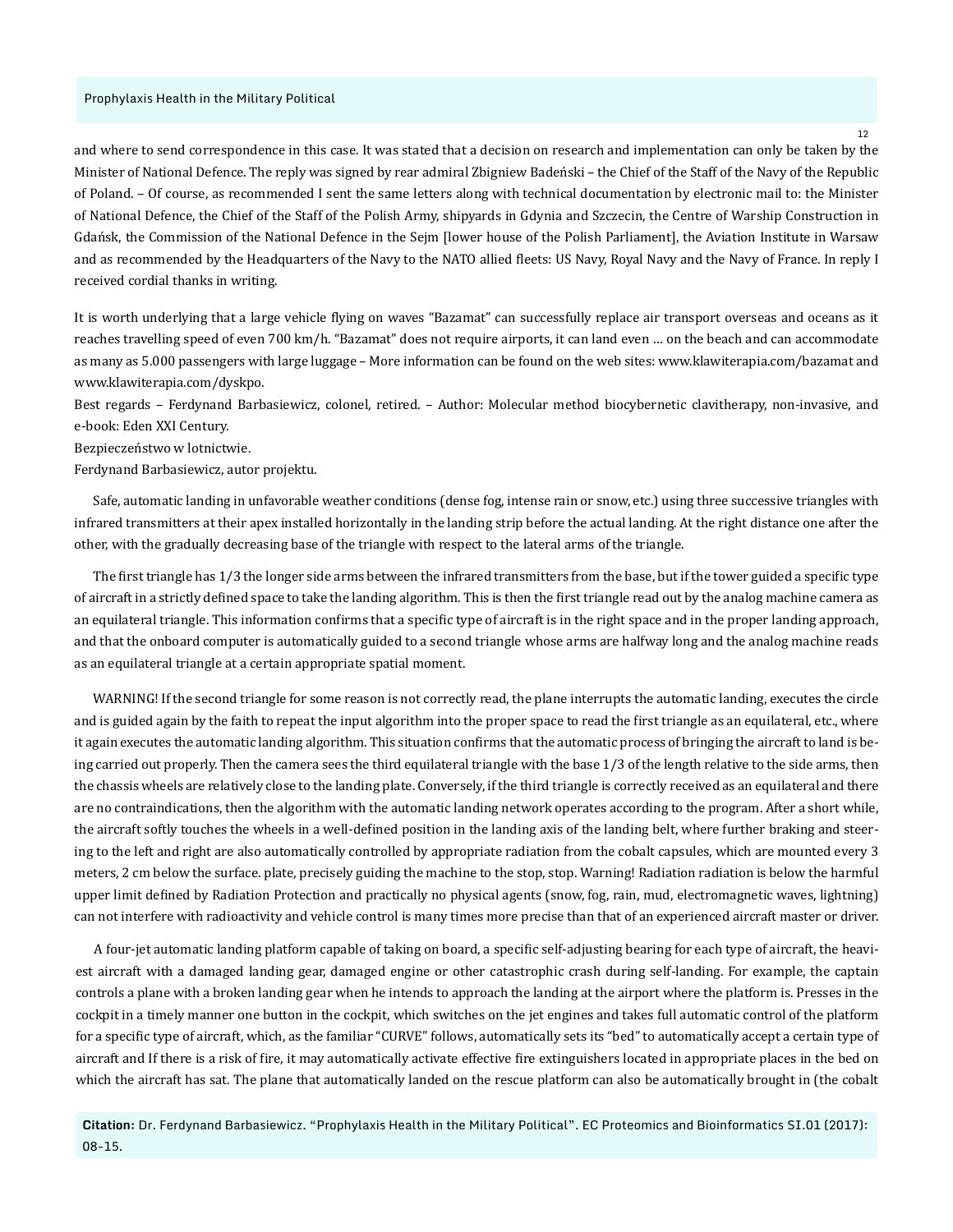capsules in the airport plate) to the right place for an emergency stop with extraordinary precision.

WARNING! Over 5,000 airplanes and helicopters (also military) are flying around 12 pm around Europe. Every machine in the air is run by the flight controller.

The statistical failure rate of aircraft chassis is statistically rare in the world, but the consequences of this landing failure are usually very dangerous. As a rule, they end up with catastrophe. Maintaining a few logistic platforms at 3 airports in Europe would not significantly increase their maintenance costs and would not translate into significant ticket costs. On the other hand, the awareness of passengers and crew, the psychological well-being of flight safety, and especially the landing would be excellent.

#### **Conclusions: Safety in aviation as above**

A wave-based vehicle designed for extremely fast passenger and water transport, ocean rescue, and defense, which develops a cruising speed of 700 km/h.

Warning! I am concerned about the increasing congestion of various machines in the atmosphere (the most poisonous air) and the overwork of flight controllers. It was time to use the "Wave Flying Vehicle", which is based on favorable research in computer simulation at the Naval Academy of the Republic of Poland. It is also recommended for distribution since 2000 by admiral Ryszard Łukasik, then commander of the Polish Navy and Rear Admiral Zbigniew Badeński, then head of the Polish Navy Staff. It is important to know that the "Wave Flying Vehicle" develops a traveling speed equal to jet aircraft, flying 2 - 4 meters above water surface. With the use of satellite navigation and fixed fixed rate, it can efficiently carry passengers and goods several times more than the largest passenger aircraft. No need to know the special landing pads and the entire airport service infrastructure, can land even on the beach. The "flying vehicle" is unsinkable and the passengers travel comfortably on a luxury ship, with much cheaper tickets, and the flight takes place at the same time as a jet plane with the clearance of customers and is fully secure. In the future, "Wave Vehicle" may have a photon plasma jet drive, see - www.klawiterapia.com/bazamat;

Real ecological and climatic causes of threats to any existence on earth versus rational prophylaxis.

Ferdynand Barbasiewicz, author of the analysis and forecast, please disseminate, Poland, translation into English.

My book Eden XXI Wieku [Eden of the 21<sup>st</sup> Century] deals with the necessary repair of ecological and Climatic negligence, especially detoxification of cultivable soil, management of unsalted water from rivers and what results from this cleaning the air. HOW TO ACHIEVE THIS? We have to urgently restore the lost bacterial flora in the cultivable soil, which was the greatest natural feeding base for all the plants grown by man and the largest though lost water retention from precipitations. Performance of multiple, approximately one million, small from 1 to 7 ha retention of unsalted water from precipitations and thaws, especially in case of small rivers, even when located on hills, where usually the soil is class V and VI. It will be possible to shift the water from small retention reservoirs on hills to other regions situated even 30-50 km away, where there are no threats to flood and drought prevention, under the ground by means of PVC pipes and making use of the gravity. The proposed system of water management will ensure relatively permanent stability of the anti-flood level in larger rivers. For urgent restoration of the lost moist vaporisation in the stratospheric circulation in the northern latitudes. Planet EARTH also requires urgent construction of effective "bypasses", integrated LARGE PVC pipes for efficient transport of excess unsalted water to the regions where we observe progressing and recurring droughts. Water from rivers does not have to flow to seas or oceans, c.f. the Nile in Africa, where the salted water backwater from the Mediterranean reaches up to 150 km into the mainland from the mouth of the river.

It is worth knowing that in a calendar year all the African rivers supply the oceans with unsalted water, which can flood the zones affected by drought in savanna regions scattered over 7 million square kilometres to the height of one metre. All the water collected from high levels of small river tributaries as well as from the sea and ocean mouths should be directed to numerous small retention. Small retention can be built with not very high expenditure by making use of the favourable configuration of areas, for example of Poland or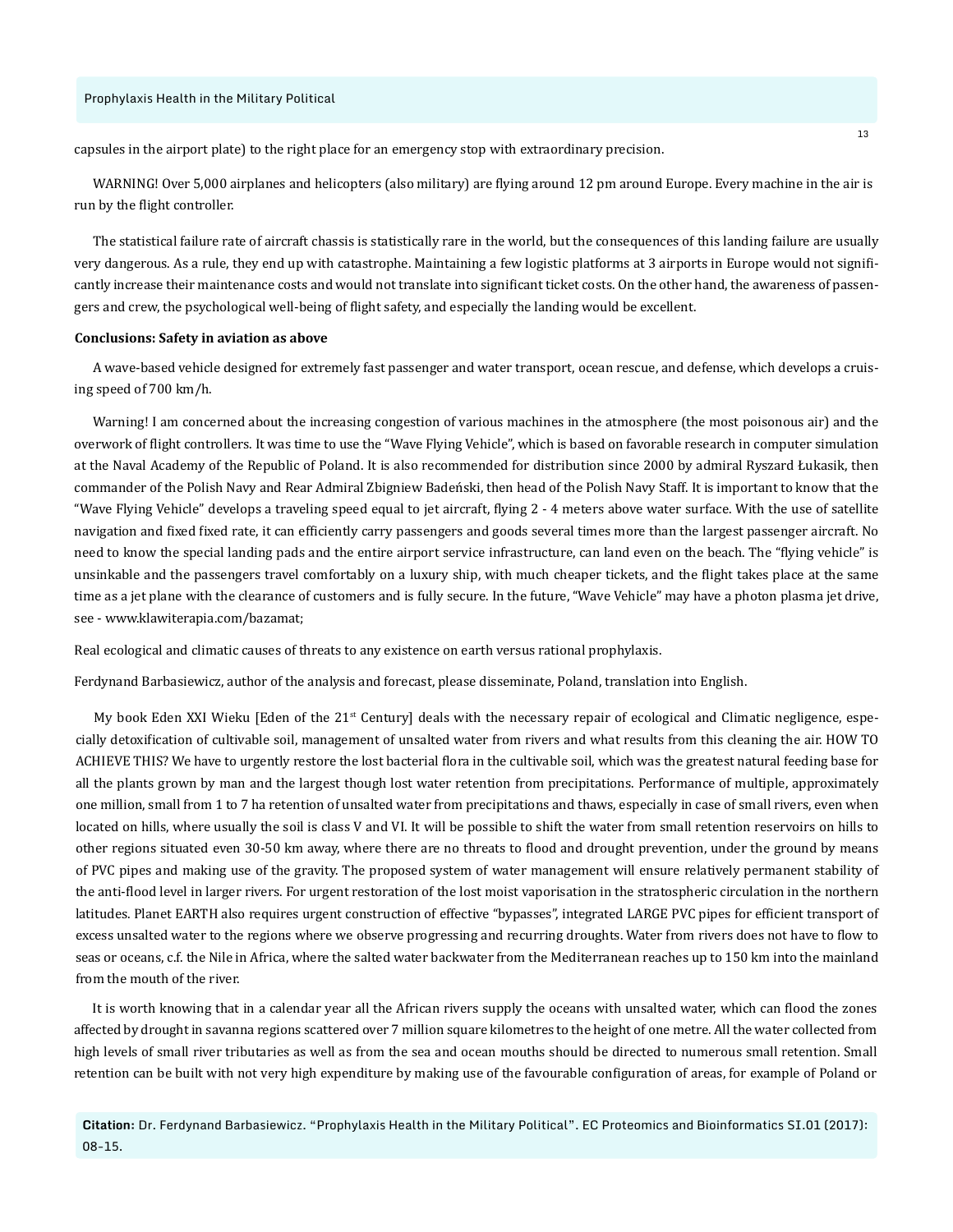African savanna etc. – a rope shovel, c.f. the website: www.klawiterapia.com/ekoenerg. We will in this way cause in the seas and oceans temporarily essential space for water from the melting glaciers of the Arctic, Greenland and high mountains of the northern latitudes. On a connected vessel basis we will cause overflooding of land from the melting glaciers to slow down. It is worth knowing that we will also store huge amounts of water in vapour drops and ice crystals in the air of the resumed moist stratospheric northern circulation, which refers to the reconstruction of the glaciers of the Arctic, Greenland and on high mountains. It is the only way in the prophylaxis of maintaining any existence on planet EARTH. Please, remember that water from high levels in rivers has purity degree III and after being stored in multiple small retention will quickly get oxidised and naturally utilise biologically unwanted impurities. In 1953 in the former USSR a plan was conceived to direct to the drying Caspian Sea one of the western rivers flowing to the Arctic Ocean, however, the scientists gave it up in fear of the threat to the balance of planet EARTH. It is worth knowing that there are more and more frequent temperature anomalies, when in Poland in winter the temperature is minus 20°C whereas in Spitsbergen in Svalbard archipelago the temperature reaches 2-3ºC above zero. This abnormal state is evidence of the fact that dry and hot air partly cooled without vapour drops in the stratospheric northern circulation more and more frequently attacks the polar zone in the north. My proposal for reconstruction of the world's management of unsalted water from rivers does not threaten the balance of EARTH as like in connected vessels its loss in the sea and ocean mouths will be made up for by salted sea/ocean water from the melting glaciers. The described program of management of the unsalted water from rivers will permanently make the basic condition for existential safety of man and the NATURE. EARTH has only approximately 1% of unsalted water. It is caused by deeper and deeper mining of various fossils, raw materials, coal, oil, gas, deep water. Larger and larger bricking of grounds through a variety of construction, homesteads, roads, complete loss of bacterial flora in cultivable soil, etc. results in reduction in subsoil water. Cultivable soil without bacterial flora has lost its percolating capacity. Mines, numerous water intakes and any bricking severely decreases water percolation from precipitations and thaws. There is progressing more rapid flowing of rivers into seas, extreme floods. Dangerous, progressing lowering in the level of ground water, subsoil water, exploitation hollows and natural but decreasing vaporisation cause any crops (grass, grains, vegetables, bushes and orchards) to have hydrotropic roots only approximately 3 metres long.

Currently, due to severely decreasing water vaporisation in the northern hemisphere dried and strongly heated air, often without ice crystals in the stratospheric circulation results in melting of glaciers in the Arctic, Greenland and on high mountains. I do not know the future response of the part of an enormous family of various water creatures living under the ice of the Arctic, where thanks to EARTH's geothermic heat protecting glaciers from overcooling there is still nutrition eldorado for a number of creatures living in the oceans. I believe that once the Arctic Ocean glaciers have melted, the geothermia will stop heating the water and multiple species will not have the feeding base. And even the Bering Sea, from which trawler crews bring attractive seafood for people, will witness disappearance of many species.

On the other hand, in the Antarctic, on Patagonia side there are moore and more glaciers. EARTH's geothermic heat under giant Antarctic glaciers is 10 m deep per one centigrade from the sea level. It causes distinct heating and flooding of the Antarctic glaciers from the underneath, from the land base. The described progressing threats will also adversely affect the permanent ocean currents.

Because of the ozone hole of the area three times as large as the Antarctic continent, which circulates more and more evidently over the southern hemisphere characterised by fewer lands and more oceans, what happens is larger vaporisation of ocean water in the stratospheric southern circulation.

The above mentioned physical process caused by man poses a threat of flooding lowly located islands and mainland inhabited by approximately 50% of the humankind. Thus, in not very distant future it can even pose a threat of uncontrollable pole reversal on EARTH in the south in the direction of Patagonia whereas in the north in the direction of Yakutia. It is also worth knowing that inevitable pole reversal will initially activate adjustment of the balance of earth with ocean water, which may cause some lands to find themselves under water and new lands to become visible in other places from more shallow areas of the oceans. Subsequently, further balance of EARTH's revolutions enforced by the laws of physics will be adjusted by movements of tectonic plates. It will cause numerous earthquakes. EARTH's enforced centrifugal movements will lead to very frequent tsunami, unprecedented in activity. The greatest volcanic

**Citation:** Dr. Ferdynand Barbasiewicz. "Prophylaxis Health in the Military Political". EC Proteomics and Bioinformatics SI.01 (2017): 08-15.